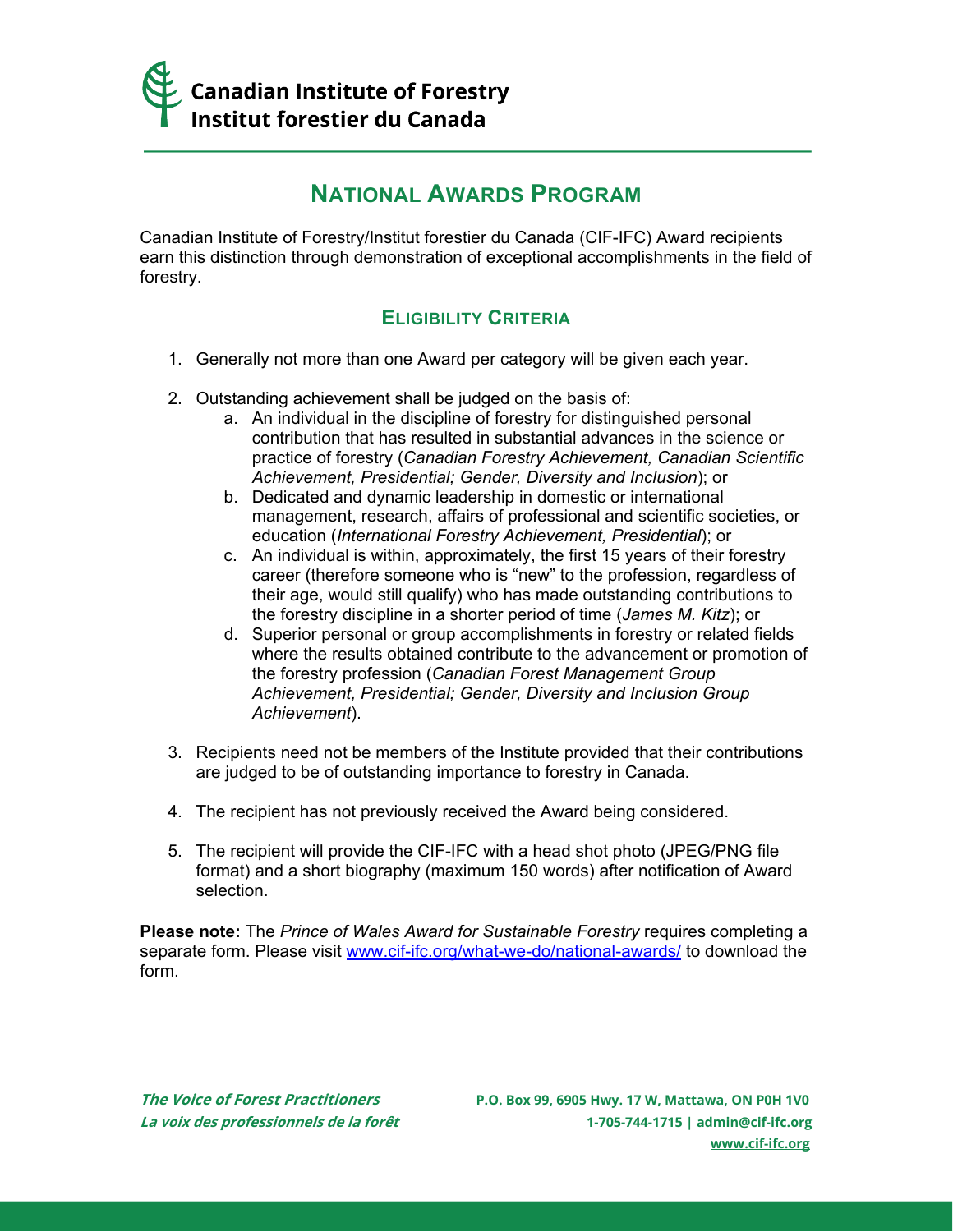

# **NOMINATION PROCEDURE**

- Nominations for the Award may be proposed by a CIF-IFC Section Council, three CIF-IFC members, or member of National Executive.
- It is recommended (but not mandatory) that the nominee be informed of the nomination in order to ensure eligibility and veracity of information presented.
- **Only complete nominations documents received by the deadline will be considered by the National Awards Committee.**
- Nominations from previous years can be resubmitted if it is still considered relevant.

# **ALL OF THE FOLLOWING ITEMS MUST BE INCLUDED IN THE NOMINATION:**

| Nomination form                                                                                                                                                                                                                                                                                                                                                                                                        |
|------------------------------------------------------------------------------------------------------------------------------------------------------------------------------------------------------------------------------------------------------------------------------------------------------------------------------------------------------------------------------------------------------------------------|
| Including nominator signature(s)                                                                                                                                                                                                                                                                                                                                                                                       |
| Resume or Curriculum vitae (CV) of the nominee                                                                                                                                                                                                                                                                                                                                                                         |
| Independent evidence of the impact of achievement in work, profession, community<br>and/or service to clients.<br>Clients can include individuals, students, industry, government, the public, or<br>other non-government organizations                                                                                                                                                                                |
| Letter of reference by nominators<br>Addresses the nominee's special qualifications and/or achievements for the<br>Award                                                                                                                                                                                                                                                                                               |
| Additional letters of reference (Part 4 of nomination form)                                                                                                                                                                                                                                                                                                                                                            |
| A maximum of two letters of reference for James M. Kitz Award,<br><b>Presidential Award, and Schlich Memorial Prize</b><br>From individuals or groups knowledgeable of the nominee's<br>$\circ$<br>qualifications<br>Letters from outside of the nominee's place of work are encouraged<br>$\circ$                                                                                                                     |
| A maximum of three letters of reference for Canadian Forestry<br>Achievement Award, Canadian Forestry Scientific Achievement Award,<br>Canadian Forest Management Group Achievement Award, International<br>Forestry Achievement Award; Gender, Diversity and Inclusion Group<br><b>Achievement and Gender, Diversity and Inclusion Award</b><br>From individuals or groups knowledgeable of the nominee's<br>$\Omega$ |
| qualifications<br>Letters from outside of the nominee's place of work are encouraged<br>$\circ$                                                                                                                                                                                                                                                                                                                        |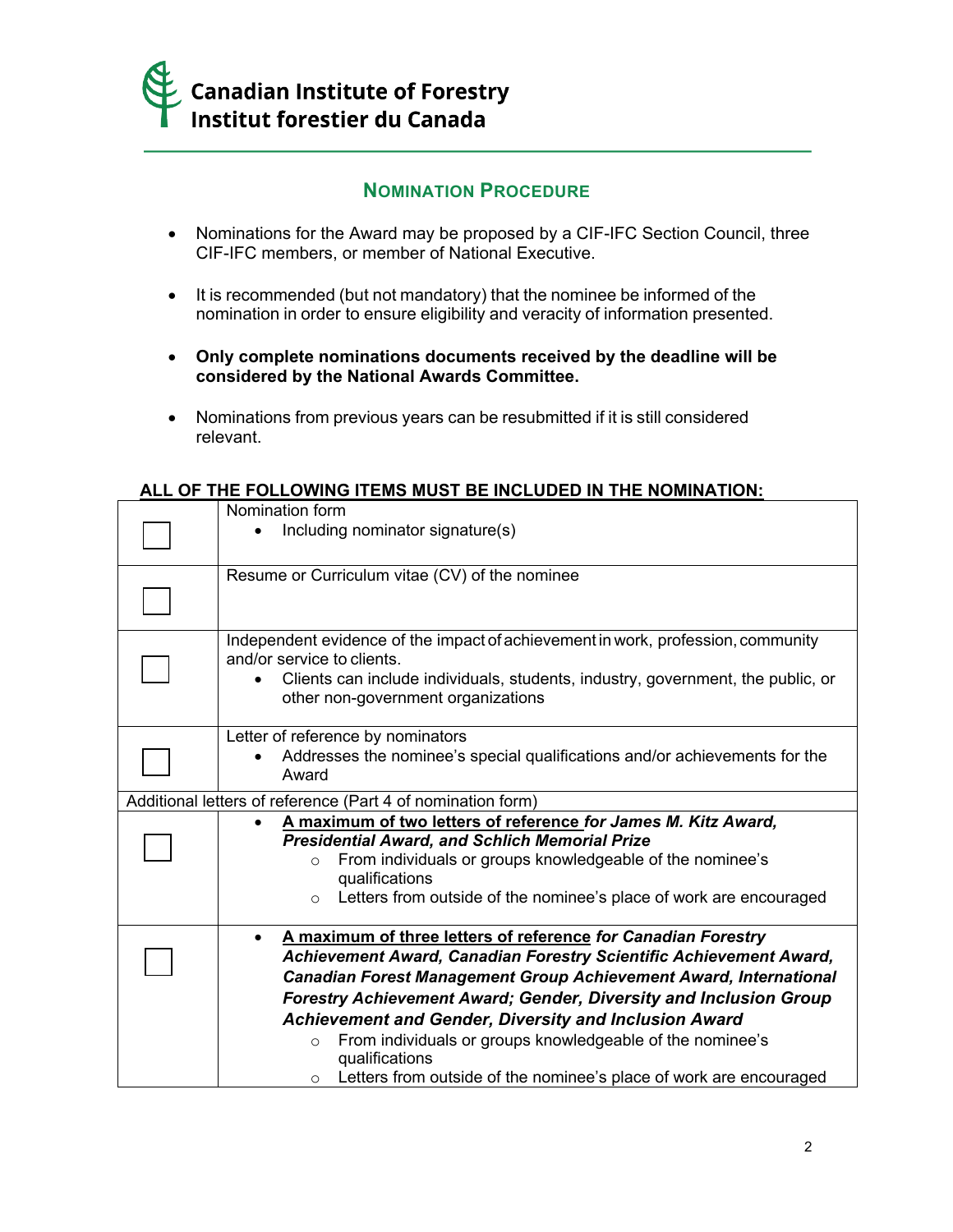

## **THE AWARD**

The Award will consist of a wooden plaque and an appropriate citation.

#### **SELECTION CRITERIA**

Consideration is given to impact on society, and/or industry, and/or forestry, and/or the CIF-IFC, or profession, ingenuity, complexity, environmental and economic impacts, and service to the profession and community.

#### **ANNOUNCEMENT**

The Awards are presented by the President of the CIF-IFC during the Awards Banquet at the National Conference and Annual General Meeting.

The Award recipients agree to standard publicity notification arranged by the CIF-IFC. Details of the Award will be published in relevant media and on the Institute's website [\(www.cif-ifc.org\)](http://www.cif-ifc.org/).

#### **DEADLINE**

The completed nomination package can be sent by email to the CIF-IFC National Office and must be received by **May 15, 2022**.

#### **RESCINDING OF AWARDS**

The CIF-IFC reserves the right to rescind Awards on the basis of recipient misconduct (including but not limited to: unethical behaviour, criminal activity, conduct that goes against the purpose of the Award or the CIF-IFC Code of Ethics).

In circumstances where the Award is rescinded, the recipient may no longer cite or imply that they are/were a recipient of the Award.

### **FOR MORE INFORMATION:**

**Canadian Institute of Forestry/Institut forestier du Canada**

P.O. Box 99, 6905 Hwy 17 West, Mattawa, Ontario, P0H 1V0

**E-mail: [media@cif-ifc.org](mailto:media@cif-ifc.org)**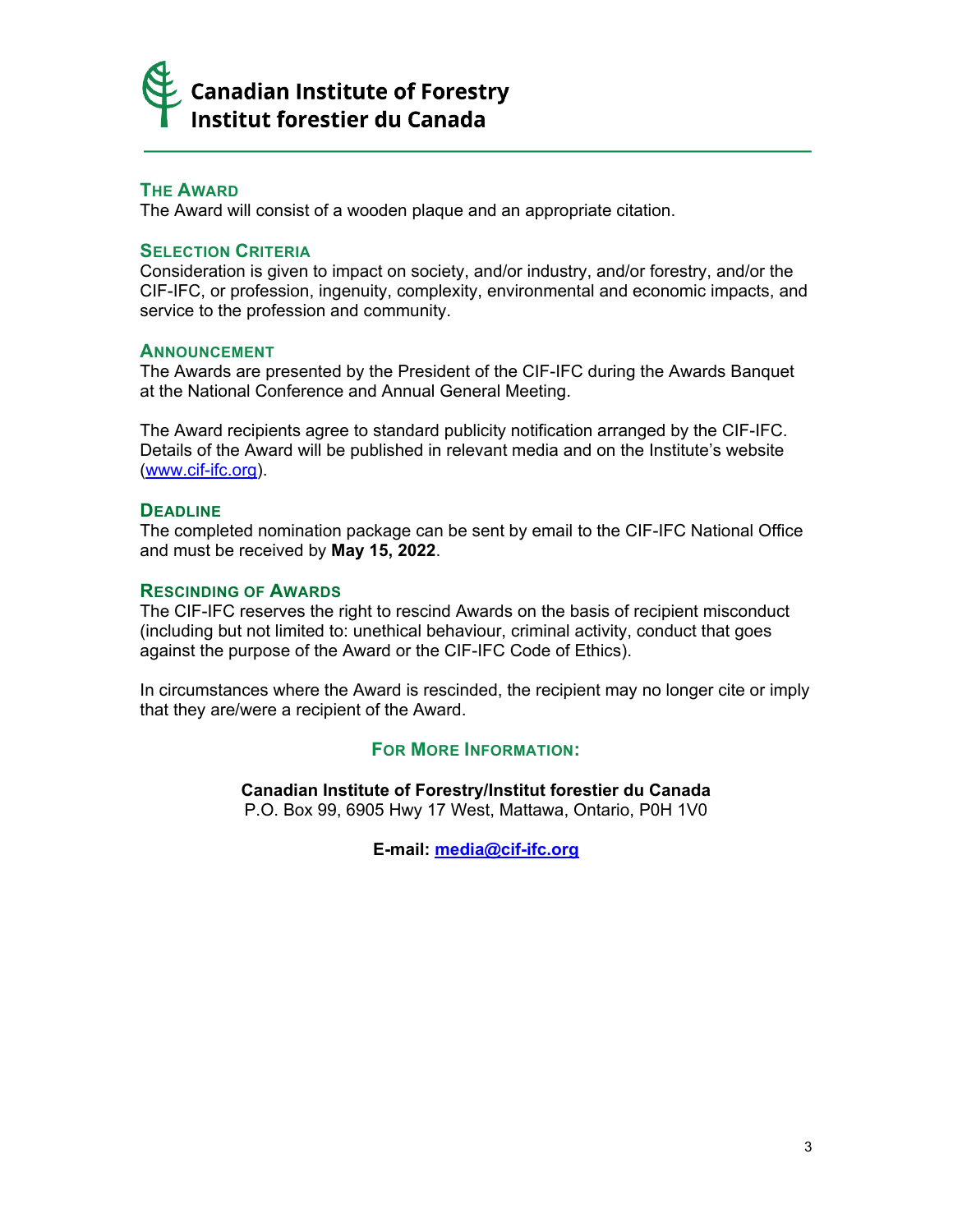

# **NOMINATION FORM - NATIONAL AWARDS PROGRAM -**

**\_\_\_\_\_\_\_\_\_\_\_\_\_\_\_\_\_\_\_\_\_\_\_\_\_\_\_\_\_\_\_\_\_\_\_\_\_\_\_\_\_\_\_\_\_\_\_\_\_\_\_\_\_\_\_\_\_\_\_\_\_\_\_\_\_\_\_\_\_\_**

**Name of Award:**

# **PART 1: NOMINEE INFORMATION**

**\_\_\_\_\_\_\_\_\_\_\_\_\_\_\_\_\_\_\_\_\_\_\_\_\_\_\_\_\_\_\_\_\_\_\_\_\_\_\_\_\_\_\_\_\_\_\_\_\_\_\_\_\_\_\_\_\_\_\_\_\_\_\_\_\_\_\_\_\_\_ Full Name of Nominee (individual or group)**

**\_\_\_\_\_\_\_\_\_\_\_\_\_\_\_\_\_\_\_\_\_\_\_\_\_\_\_\_\_\_\_\_\_\_\_\_\_\_\_\_\_\_\_\_\_\_\_\_\_\_\_\_\_\_\_\_\_\_\_\_\_\_\_\_\_\_\_\_\_\_ Address (business and/or home)**

**City, Province City, Postal Code** 

**\_\_\_\_\_\_\_\_\_\_\_\_\_\_\_\_\_\_\_\_\_\_\_\_\_\_\_\_\_\_\_\_\_\_ \_\_\_\_\_\_\_\_\_\_\_\_\_\_\_\_\_\_\_\_\_\_\_\_\_\_\_\_\_\_\_\_\_\_\_**

**\_\_\_\_\_\_\_\_\_\_\_\_\_\_\_\_\_\_\_\_\_\_\_\_\_\_\_\_\_\_\_\_\_\_\_\_\_\_\_\_\_**

**\_\_\_\_\_\_\_\_\_\_\_\_\_\_\_\_\_\_\_\_\_\_\_\_\_\_\_\_\_\_\_\_\_\_\_\_\_\_\_\_\_**

| Telephone # | <b>Email</b> |
|-------------|--------------|
|-------------|--------------|

**\_\_\_\_\_\_\_\_\_\_\_\_\_\_\_\_\_\_\_\_\_\_\_\_\_\_\_\_ \_\_\_\_\_\_\_\_\_\_\_\_\_\_\_\_\_\_\_\_\_\_\_\_\_\_\_\_\_\_\_\_\_\_\_\_\_\_\_\_\_**

**\_\_\_\_\_\_\_\_\_\_\_\_\_\_\_\_\_\_\_\_\_\_\_\_\_\_\_\_\_\_\_\_\_\_\_\_\_\_\_\_\_\_\_\_\_\_\_\_\_\_\_\_\_\_\_\_\_\_\_\_\_\_\_\_\_\_\_\_\_\_**

**If Nominee is a CIF-IFC Member, which Section do they belong to?**

**The Nominee is:** ☐ **An individual** ☐ **A group**

# **PART 2: NOMINATOR INFORMATION**

# **Origin of Nomination**

☐ **CIF-IFC Section: \_\_\_\_\_\_\_\_\_\_\_\_\_\_\_\_\_\_\_\_\_\_\_\_\_\_\_\_\_\_\_\_\_\_\_\_\_\_\_\_\_\_\_\_\_\_\_**  *(Section to provide a letter stating Council/Member endorsement)*

☐ **Three CIF-IFC Members: \_\_\_\_\_\_\_\_\_\_\_\_\_\_\_\_\_\_\_\_\_\_\_\_\_\_\_\_\_\_\_\_\_\_\_\_\_\_\_\_\_**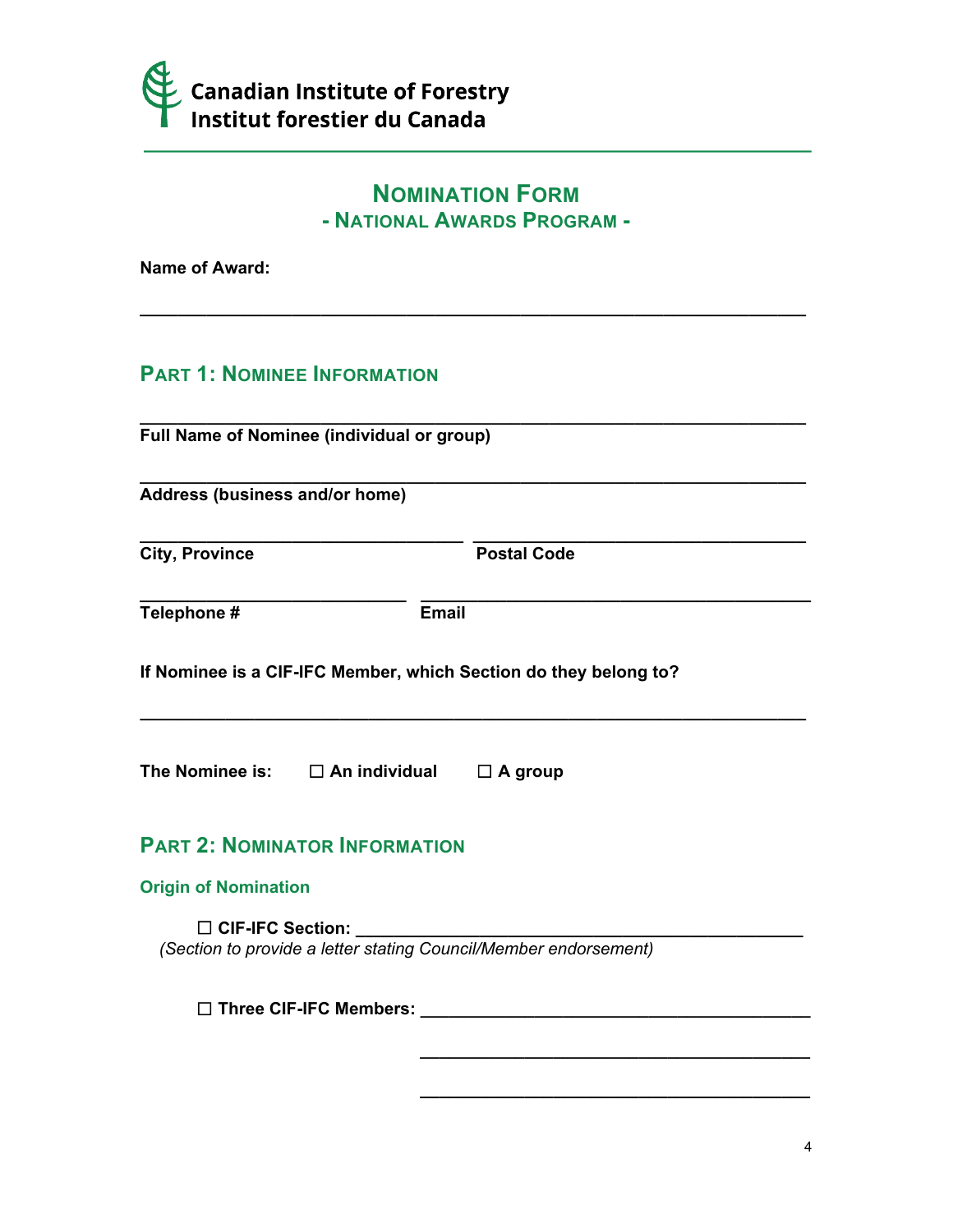

|                                       |              | □ Member of CIF-IFC National Executive: ______       |             |                       |  |
|---------------------------------------|--------------|------------------------------------------------------|-------------|-----------------------|--|
|                                       |              | Has this nomination been discussed with the nominee? |             |                       |  |
| $\square$ Yes                         | $\square$ No |                                                      |             |                       |  |
| If no, please explain:                |              |                                                      |             |                       |  |
| <b>Nominator 1</b>                    |              |                                                      |             |                       |  |
| <b>Last Name</b>                      |              | <b>First Name</b>                                    |             | <b>Middle Initial</b> |  |
| Address (business and/or home)        |              |                                                      |             |                       |  |
| <b>City, Province</b>                 |              | <b>Postal Code</b>                                   |             |                       |  |
| Telephone #                           |              | <b>Email</b>                                         |             |                       |  |
| Signature                             |              |                                                      | <b>Date</b> |                       |  |
| Nominator 2 (if applicable)           |              |                                                      |             |                       |  |
| <b>Last Name</b>                      |              | <b>First Name</b>                                    |             | <b>Middle Initial</b> |  |
| <b>Address (business and/or home)</b> |              |                                                      |             |                       |  |
| <b>City, Province</b>                 |              | <b>Postal Code</b>                                   |             |                       |  |
| Telephone #                           |              | <b>Email</b>                                         |             |                       |  |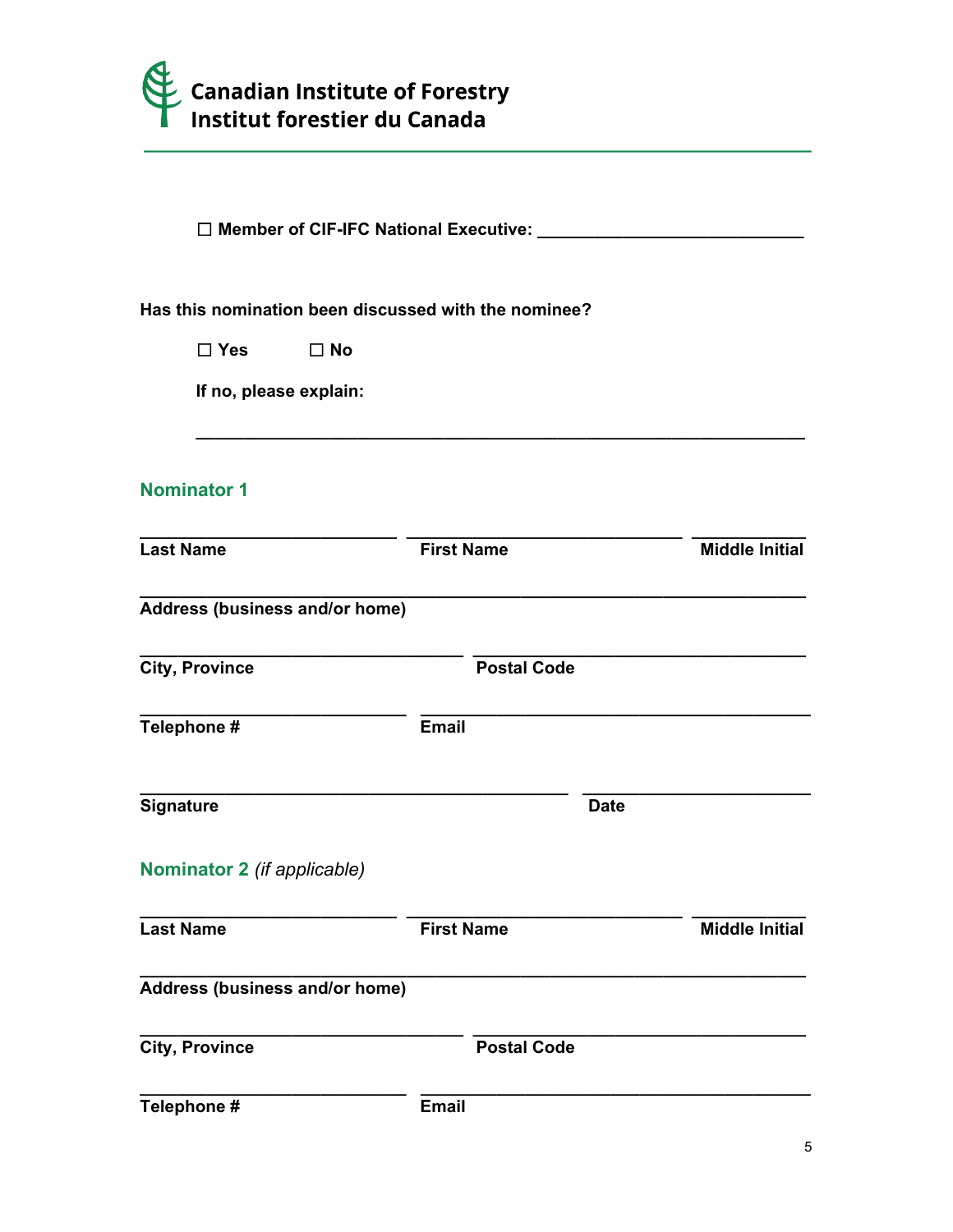

|                             | <b>Date</b>                    |                       |
|-----------------------------|--------------------------------|-----------------------|
|                             |                                |                       |
| <b>First Name</b>           |                                | <b>Middle Initial</b> |
|                             |                                |                       |
|                             |                                |                       |
|                             |                                |                       |
| <b>Email</b>                |                                |                       |
| Nominator 3 (if applicable) | Address (business and/or home) | <b>Postal Code</b>    |

# **PART 3: INDEPENDENT EVIDENCE**

#### **Part 3 information must be provided in a separate PDF document.**

**Please provide information about the nominee according to the categories listed below. All categories must be addressed and can be accompanied, if necessary, by documentation.**

#### *James M. Kitz Award, Presidential Award, and Schlich Memorial Prize:*

#### **Accomplishments**:

Provide a list of accomplishments completed or undertaken by the nominee that demonstrate why this individual is deserving of the Award.

# **Personal and General Information**:

Provide additional information on the individual's education, publications, directorships, honours and decorations, years of dedicated service to the CIF-IFC or profession, and other relevant information.

## *Canadian Forestry Achievement Award, Canadian Forestry Scientific Achievement Award, Canadian Forest Management Group Achievement Award, International*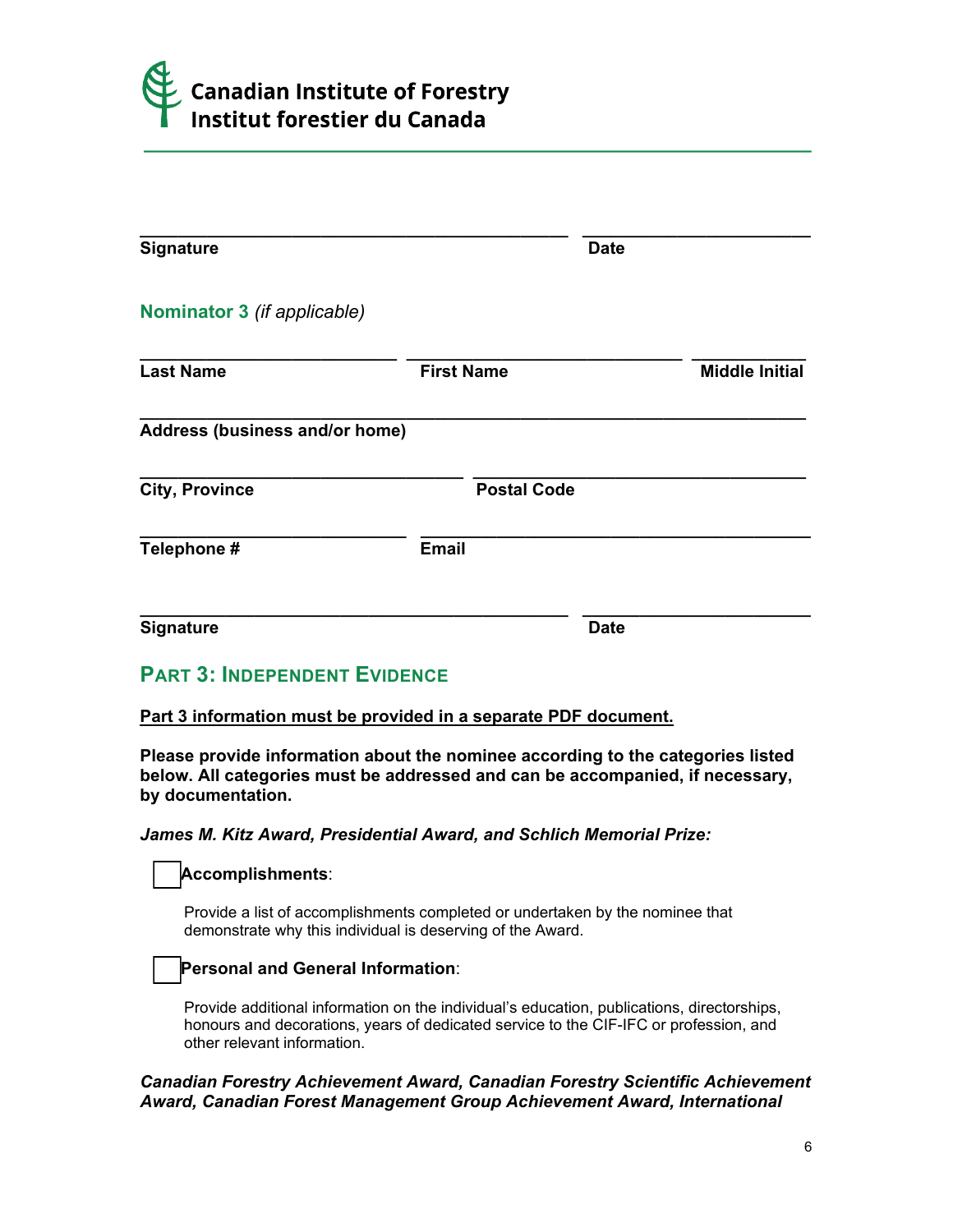

# *Forestry Achievement Award; Gender, Diversity and Inclusion Group Achievement Award\* and Gender, Diversity and Inclusion Award\*:*

## **Impact on society, and/or industry, and/or forestry, and/or the CIF-IFC or profession**:

*The number of individuals whose lives have been positively affected by the forest practitioner, the magnitude of the positive impact created by the nominee, and the importance of accomplishments to Canada's economic and social well-being.*

This section should include information of how the research/project/initiative/program/ accomplishments of the nominee have significantly impacted the forest industry, the CIF-IFC or the profession. Describe the nominee's positive national, international, provincial, regional, and local impact(s), and if a significant number of individuals have been positively affected.

#### *\*Gender, Diversity and Inclusion Group Achievement Award:*

*In addition to demonstrating the above, also highlight actions undertaken by groups (including volunteer groups and/or organizations) to advance gender equity, equality, diversity and inclusion of under-represented groups in the forest sector.*

- Demonstrate the impact and outcome of actions undertaken to advance gender equality and equity within the organization or group.
- Create an inclusive workplace and culture (through policies, mentorship programs, tackling barriers and offering opportunities for advancement of all genders).

#### *\*Gender, Diversity and Inclusion Award:*

*In addition to demonstrating the above, also highlight actions undertaken by individuals to advance gender equity, equality, diversity and inclusion of under-represented groups in the forest sector.*

- Demonstrate the impact and outcome of individual actions undertaken to advance gender equality and equity within their workplace or community.
- Acts as a champion, ally or role model within their workplace or community.

## **Ingenuity**:

*The ingenuity displayed in the conception, design, and execution of the nominee's work/ leadership as it applies to the advancement of the field of forestry and/or the CIF-IFC as the voice of forest practitioners in Canada.*

This section should describe how the nominee has shown initiative and demonstrated leadership. Describe if the field of forestry has been advanced and/or if the CIF-IFC or the profession has been advanced.

#### **Complexity:**

*The complexity of the nominee's work/leadership in addressing forestry issues in the nominee's area of expertise and/or projects/activities within the CIF-IFC.*